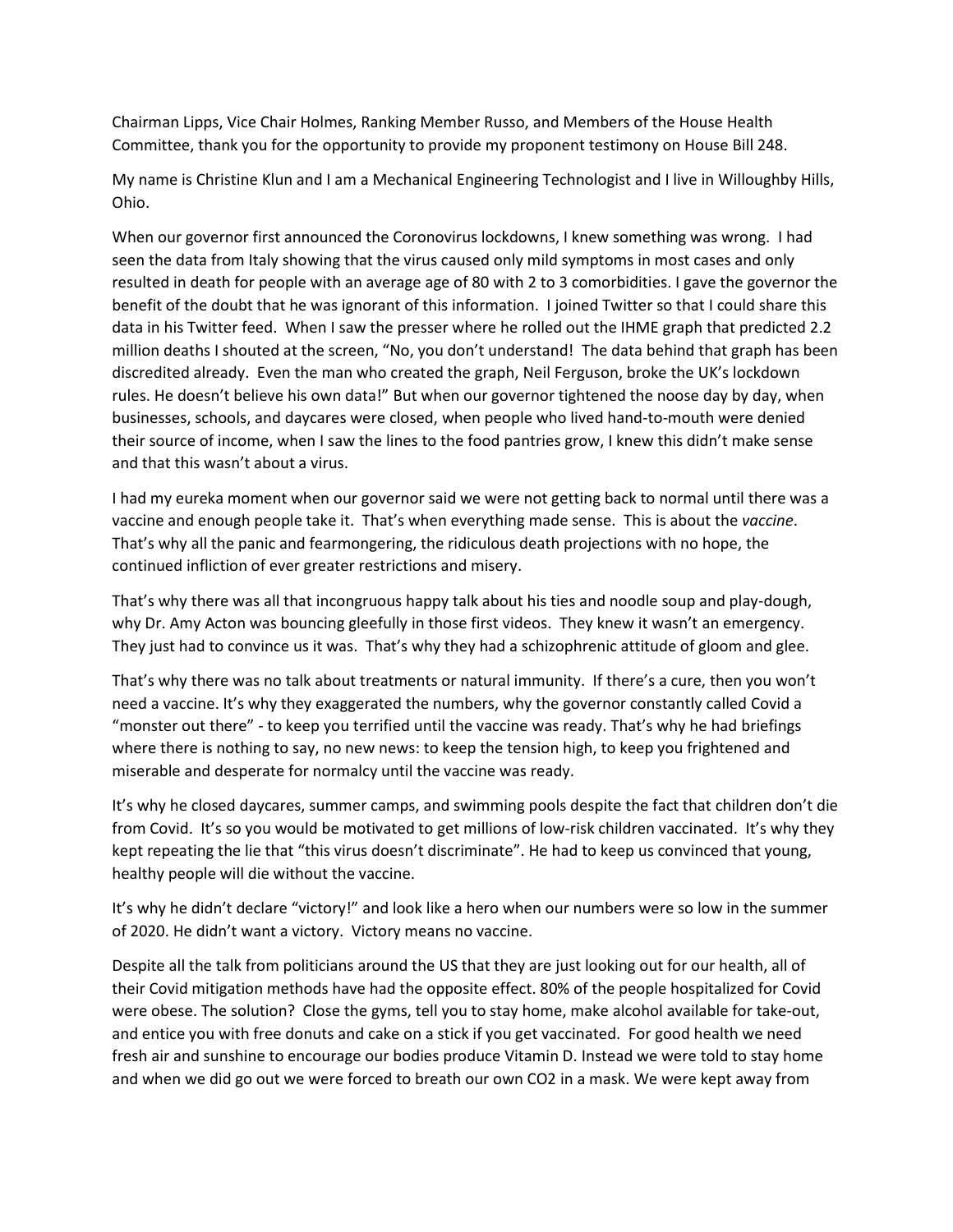each other so we didn't develop natural immunity. The old and the sick were terrified to the point they wouldn't go the hospital for vital healthcare for fear of catching Covid there.

In the effort to protect our physical health, our mental health was abused for over a year. During this past year and a half playgrounds and picnic tables were roped off. We were told you can't celebrate a normal Thanksgiving, Christmas, or Easter, you can't have a normal wedding, funeral, graduation, prom, or birthday party, you can't go on vacation, you can't hug your grandchildren, you can't go to school, you can't play sports, no concerts, museums, or theater, you can't have a carnival, you can't sing at church, you can't dance, you can't see people smile, you can't eat in a restaurant, you can't go out past curfew, you can't see your friends, you lost your job, you lost your business, you've been driven into poverty, hunger, and homelessness, you can't see your therapist, no visitors allowed at your the nursing home. Our lives were warped and we were isolated to the point that we were depressed, anxious, suicidal, and drug addicted. I cannot think of anything short of a bullet that could have been more harmful to our health than what has been done to us for the last year and a half.

Our governor now has a new threat for us: he said the number of people vaccinated will determine what Fall looks like. I believe when the normal flu season begins the governor will say, "See, Covid is back, and it is the fault of the unvaccinated." We can't allow this to happen.

A year of torture was supposed to make us beg for the vaccine, the quote "ticket to freedom". I bet governors around the US are shocked that we aren't already at a 90% vaccination rate for what they have put us through. I think they will try again in Fall to reach that percentage. I want HB 248 passed so that I have the right to refuse any future attempts to force this vaccine on me or deny me a normal life if I refuse to take it.

These vaccines are experimental gene therapies being used under emergency authorization. They are not approved by the FDA. They have not been subjected to any long term human trials. When the mRNA vaccines were originally rolled out they were *not* promised to prevent infection or spread, only to reduce symptoms. The only immunity we are sure these vaccines provide is immunity for the vaccine manufacturers who cannot be sued for any injuries or deaths they cause. I have an over 99% chance of surviving Covid, recovering completely, and achieving natural immunity. I should not be penalized in any way for doing my own risk/benefit analysis and deciding not to take this vaccine.

An Oxford University study has determined that spike proteins could already be detected in Covid vaccine recipients' blood plasma. Another study from Temple University says these proteins can disrupt the blood-brain barrier. I believe the spike proteins from these vaccines are going cause neurological issues in the coming years. mRNA vaccines instruct your cells to make spike proteins that they don't normally make; if even one of those proteins is malformed it is called a prion which could lead to prion disease which is 100% fatal. Coincidentally, all these free give-aways of processed foods high in sugar and fat and cooked to high temperatures are high in Phos-phat-idyl-ethanolamine which is a crucial to the production of infectious prions. From the research I have done I also fear the presence of foreign RNA from these vaccines could lead to an inflammatory response leading to autoimmune conditions. My concerns are legitimate and grave. I should not be abused, pressured, or bribed into ignoring them.

Governor Dewine still has his grip on nursing homes, assisted living facilities, and schools where vaccine status discrimination could still be enforced and medical privacy violated. We can't have Fall arrive and the governor say that you can't see your grandmother or you can't go to school unless you are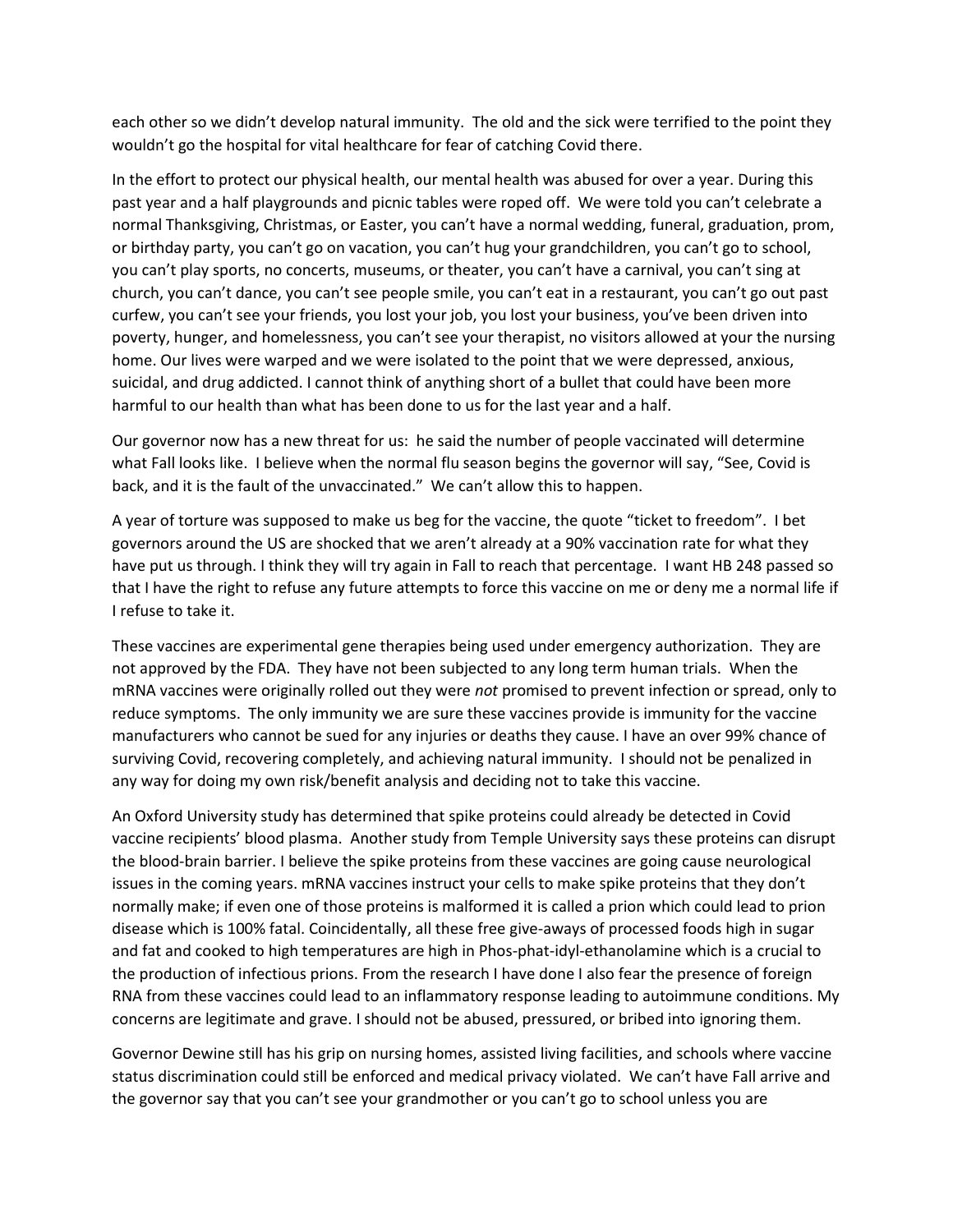vaccinated. We need this bill to protect us. Everyone who wants to be vaccinated has had the opportunity. If you are vaccinated, according to our governor, you are 100% safe. If that is the case, the vaccinated have nothing to fear from the unvaccinated. Any type of discrimination is unnecessary.

This past year a woman on Twitter said she couldn't stand the sound of her child's cries from behind the door after she confined her child to her room to start her two week quarantine, sparking outrage from normal people online who could see that this is child abuse. I called the Ohio Department of Health about three months ago to confirm their recommendations for children who were not showing symptoms, but had been exposed to someone who tested positive for Covid with a PCR test, a test that is completely unreliable. The ODH confirmed that they advise that the child be isolated in their room, their food left outside their door, and that they don't have physical contact with anyone, not even their pets. I asked specifically about pets and the girl who answered the phone had to ask her supervisor and was told that pets should be treated like humans. Children are being put in solitary confinement, perhaps multiple times this past year and a half, a practice that is defined as cruel and unusual punishment and is banned by the Geneva Convention. Now school children are being threatened that, come Fall, if they are unvaccinated they can be subjected to this cruel quarantine an unlimited number of times, but the vaccinated are exempt. This is coercion. It is child abuse and it is sick. Haven't children suffered enough having already been forced into unnecessary online schooling, masks, Plexiglas cages, and 6 feet of separation during class, lunch, recess? Some have been deprived of their friends for over a year by frightened but well-meaning parents. Two years of fleeting, precious, and irreplaceable years of youth have been stolen from our children. This needs to stop.

My niece is in daycare and she hasn't seen an adult face there in over a year. One of her classmates' mother is so afraid of Covid that she masks her 3 year old all day at daycare. My 3-year old niece told me that that girl quote "did something bad". Even a 3 year old is able to tell that these masks are a punishment, intended to shame and humiliate. I have no doubt that the next step will be to force regular testing or mandatory masks on unvaccinated children. Children are not significant spreaders. They need to be released from any health restrictions. I have no doubt that children ages 2-11 will be the next target to pressure to get this unnecessary experimental vaccine. Two year olds should not be threatened with a swab jabbed up to their brain every time they get a sniffle for the crime of not being vaccinated against Covid. This testing has already been threatened by my niece's daycare in order to return after *any* illness on the advice of our local health department.

Dr. Acton showed her hand early in this pandemic. She said her dream was Health Passports. This, I believe, was the goal all along. The passports, I believe, are the reason for the ineffective mitigation efforts – the lockdowns, the Plexiglas, the crowd limits. The goal is to destroy small businesses so that big corporations like Walmart and Amazon, the ones who got super-rich during the lockdowns, are all you have to choose from. Then, if Vaccine Passports are rolled out, the big businesses have a monopoly and can refuse to serve you if you are not vaccinated, and have the power to shut off your life. The possibilities for abuse are horrific. What's to stop an out of control government from turning off your Vaccine Passport if you say something against them, or express an unpopular political opinion, or post something on social media they don't like? Aren't we already shocked at what governors have gotten away with? Anyone in this legislature could be a victim of this system when an opposing party comes into power.